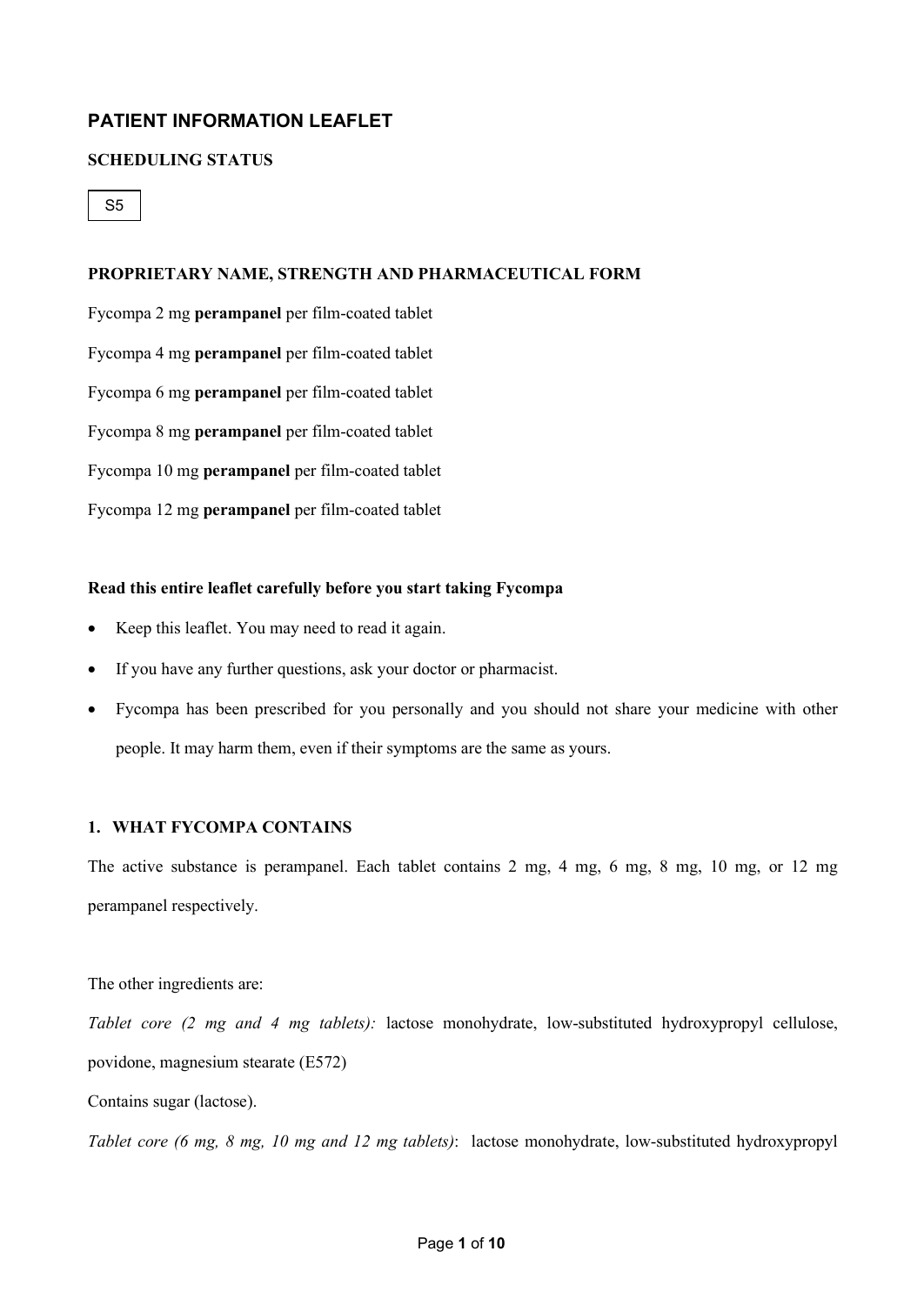cellulose, povidone, microcrystalline cellulose, magnesium stearate (E572).

Contains sugar (lactose).

*Film coating (2 mg, 4 mg, 6 mg, 8 mg, 10 mg and 12 mg tablets):* hypromellose 2910, talc, macrogol 8000, titanium dioxide (E171), colourants\*

\*The colourants are:

2 mg tablet: Ferric oxide, yellow (E172), ferric oxide red (E172)

4 mg tablet: Ferric oxide red (E172)

6 mg tablet: Ferric oxide red (E172)

8 mg tablet: Ferric oxide red (E172), Ferric oxide black (E172)

10 mg tablet: Ferric oxide yellow (E172), FD&C Blue #2 indigo carmine aluminium lake (E132)

12 mg tablet: FD&C Blue #2 indigo carmine aluminium lake (E132)

## **2. WHAT FYCOMPA IS USED FOR**

Fycompa is used alone or in association with other anti-epileptic medicines to treat certain forms of epilepsy in patients aged 12 years and older.

Fycompa is used to treat seizures that affect one part of the brain (partial seizure). These seizures may or may not be followed by a seizure affecting all of the brain (secondary generalisation).

It is also used to treat certain fits that affect all of your brain from the start (called "generalised seizures") and cause convulsions or staring spells.

## **3. BEFORE YOU TAKE FYCOMPA**

## **Do not take Fycompa if:**

If you have ever developed a severe skin rash or skin peeling, blistering and/or mouth sores after taking Fycompa.

You are allergic (hypersensitive) to perampanel or any of the other listed ingredients of Fycompa.

## **Take special care with Fycompa:**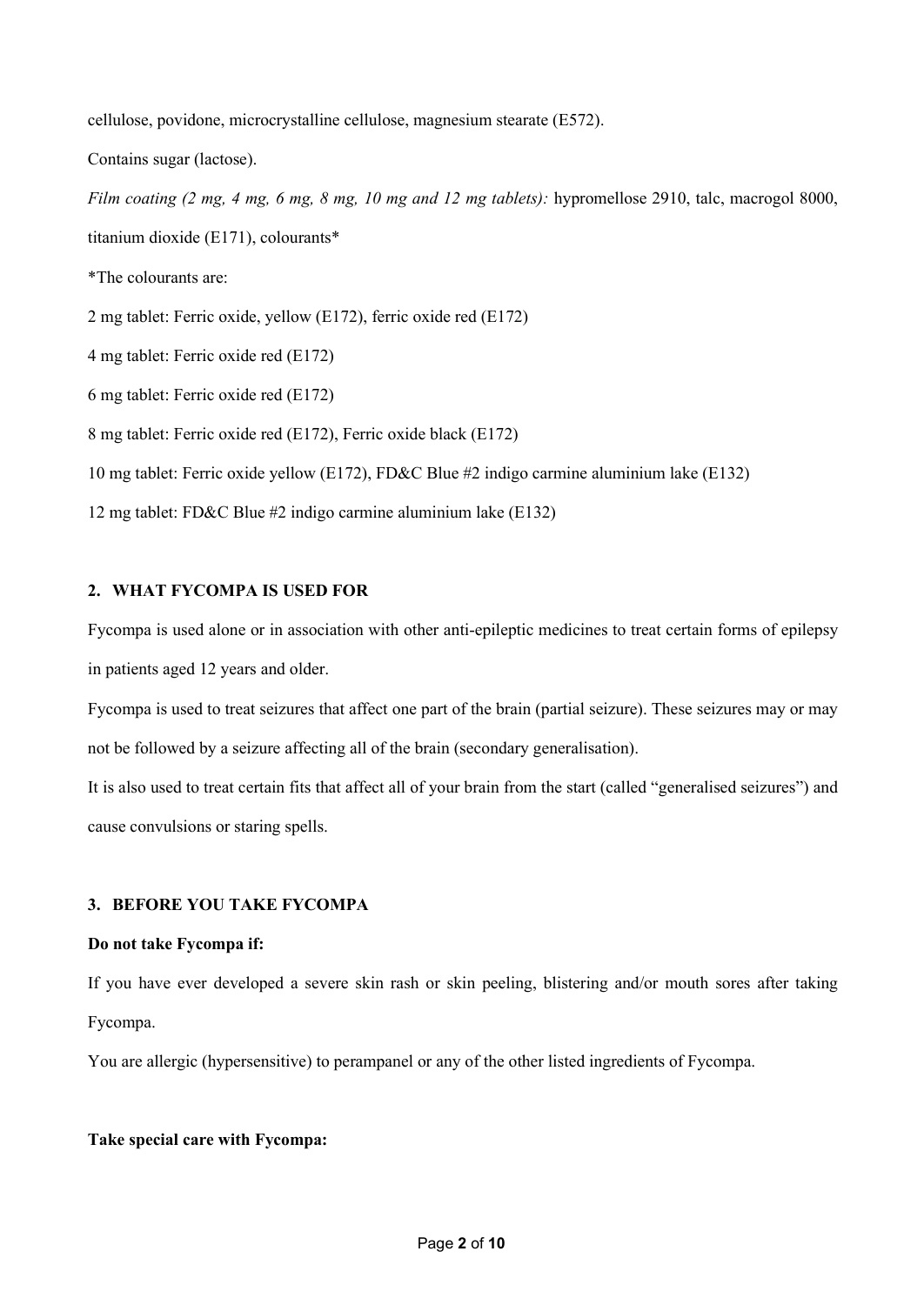- Fycompa may make you feel dizzy or drowsy.
- Some people being treated with anti-epileptics have had thoughts of harming or killing themselves. If at any time you have these thoughts, immediately contact your doctor.
- Serious skin reactions including drug reaction with eosinophilia and systemic symptoms (DRESS) have been reported with the use of Fycompa.
	- DRESS typically, although not exclusively, appears as flu-like symptoms and a rash with a high body temperature, increased levels of liver enzymes seen in blood tests and an increase in a type of white blood cell (eosinophilia) and enlarged lymph nodes.
- Fycompa contains lactose. If you have been told by your doctor that you have an intolerance to some sugars, contact your doctor before taking Fycompa.
- If you have liver or severe kidney problems, talk to your doctor before taking Fycompa. The doctor may decide to give you a reduced dose.
- Fycompa may make you aggressive, angry or violent. It may also cause you to have unusual or extreme changes in behaviour or mood.
- Fycompa may make you more likely to fall over, particularly if you are an older person; this might be due to your illness.
- Before taking Fycompa you should tell your doctor if you have a history of alcoholism or drug dependence.
- Fycompa is not recommended for children under 12 years of age. The safety and effectiveness are not yet known in this age group.

## **Taking Fycompa with food and drink:**

You should take Fycompa when going to bed with a glass of water. Food does not affect the absorption of Fycompa.

## **Pregnancy and Breastfeeding:**

If you are pregnant or breastfeeding your baby, please consult your doctor, pharmacist or other healthcare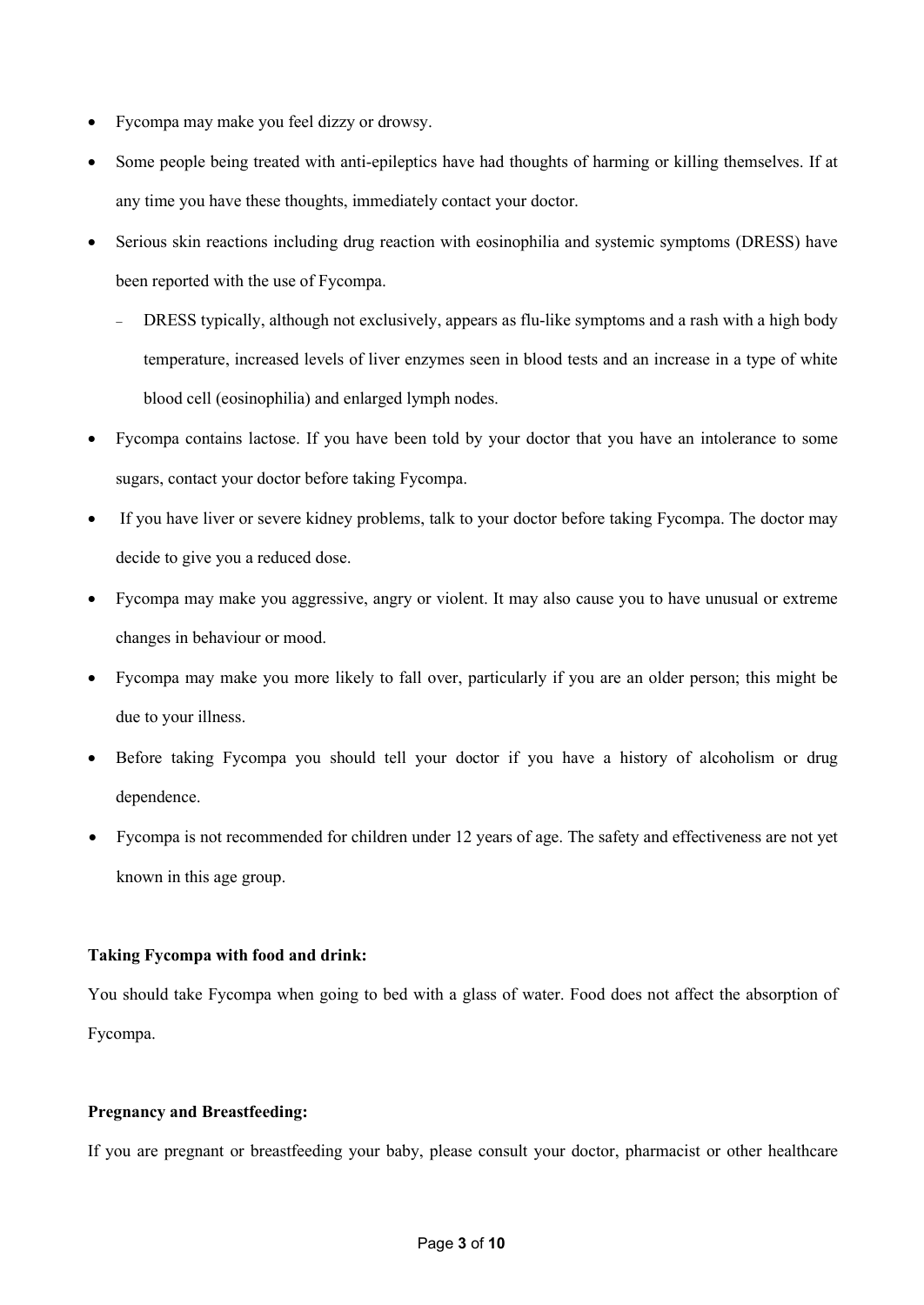professional for advice before taking Fycompa.

Fycompa is not recommended for women who are pregnant or plan to become pregnant.

You must use a reliable method of contraception to avoid becoming pregnant while you are being treated with Fycompa and for one month after stopping.

Do not stop treatment without first discussing it with your doctor.

See 'Taking other medicines with Fycompa' section for advice about contraception.

It is not known whether the ingredients of Fycompa can pass into breast milk. Women should not breastfeed their babies while taking Fycompa.

#### **Driving and using machinery:**

Fycompa may make you feel dizzy or drowsy, particularly at the beginning of treatment. If this happens to you, do not drive or use any tools or machines. Drinking alcohol while taking Fycompa may make these effects worse.

Don't drive or use machines until you know how Fycompa affects you.

You must talk to your doctor about the effect of your epilepsy on driving and using machines.

#### **Important information about some of the ingredients of Fycompa:**

Fycompa contains sugar (lactose). Patients with the rare hereditary conditions of lactose/fructose or galactose intolerance should not take Fycompa.

#### **Taking other medicines with Fycompa:**

Always tell your healthcare professional if you are taking any other medicine.

(This includes complementary or traditional medicines.)

Taking Fycompa with certain other medicines may cause side effects or affect how they work. Do not start or stop other medicines without talking to your doctor or pharmacist.

The following medicines may interact with Fycompa:

• Other anti-epileptic medicines, such as carbamazepine, phenytoin, lamotrigine, valproic acid and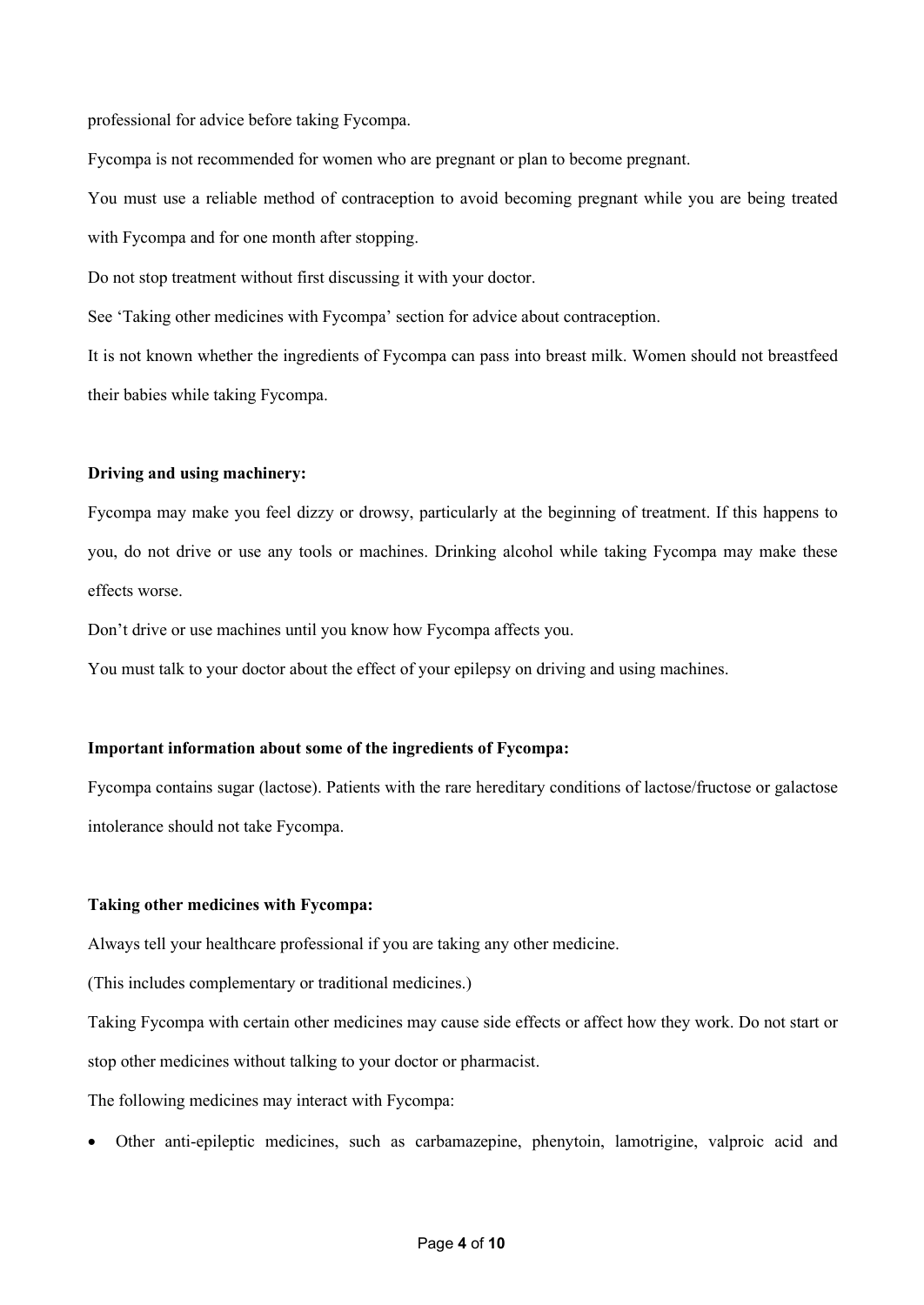oxcarbazepine that are used to treat fits may affect Fycompa. Tell your doctor if you are taking or have recently taken these medicines as your dose may need to be adjusted.

- Felbamate (a medicine used to treat epilepsy) may also affect Fycompa. Tell your doctor if you are taking or have recently taken this medicine as your dose may need to be adjusted.
- Midazolam (a medicine used to stop prolonged, acute (sudden) convulsive seizures, for sedation and sleep problem) may be affected by Fycompa. Tell your doctor if you are taking midazolam as your dose may need to be adjusted.
- Clobazam (medicine used to treat anxiety)
- Rifampicin (medicine for TB), Hypericum (St. John's Wort) (a medicine used to treat mild anxiety) and ketoconazole (a medicine used to treat fungal infections) may affect Fycompa. Tell your doctor if you are taking or have recently taken these medicines as your dose may need to be adjusted.
- Levodopa (medicine for Parkinson's disease)
- Oral contraceptives

Tell your doctor if you are taking hormonal contraceptives (the Pill). Fycompa may make certain hormonal contraceptives such as levonorgestrel less effective. Therefore, it is recommended that you use other forms of safe and effective contraception when taking Fycompa and for one month after stopping treatment.

Drinking alcohol while taking Fycompa can worsen your feelings of anger, confusion and sadness. Be cautious about consuming alcohol with epilepsy medicines including Fycompa. Speak to your doctor before drinking alcohol.

# **4. HOW TO TAKE FYCOMPA**

Do not share medicines prescribed for you with any other person.

Always take Fycompa exactly as your doctor has told you. You should check with your doctor or pharmacist if you are unsure. If you have the impression that the effect of Fycompa is too strong or too weak, tell your doctor or pharmacist.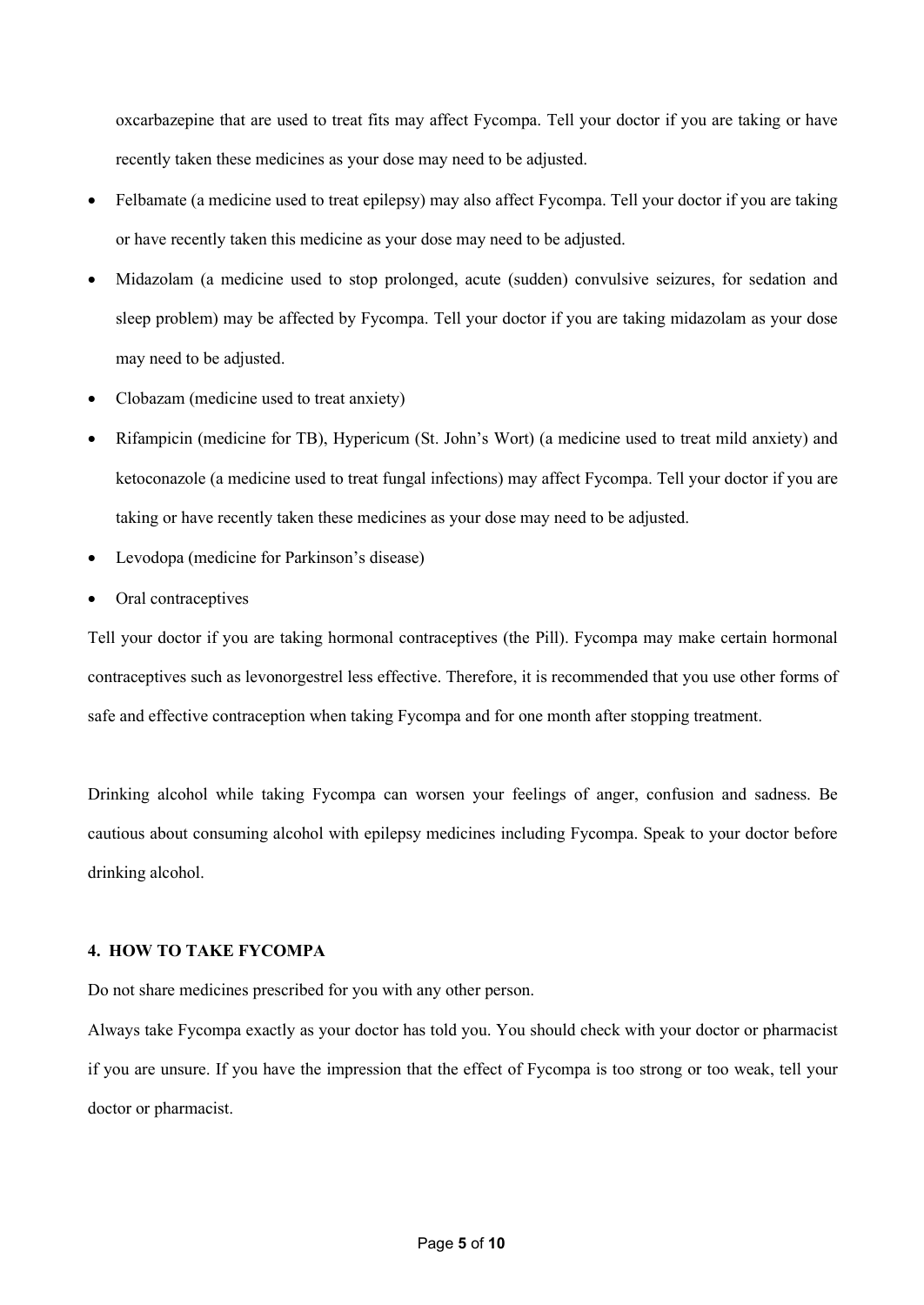#### **How much to take:**

The usual starting dose is 2 mg once a day. Your doctor may increase your dose in 2 mg steps to a dose of 4 mg to 12 mg once a day, depending on your response.

Fycompa should be taken once a day before you go to bed.

If you have liver or severe kidney problems, your doctor may change your dose of Fycompa.

Don't take any more Fycompa than your doctor has prescribed. It may take a few weeks to find the right dose of Fycompa for you.

#### **How to take:**

Swallow the tablet whole with a glass of water. The tablets cannot be split accurately as there is no breakline, to ensure that you get the correct dose, don't chew, crush or split the tablet. You can take Fycompa with or without food.

#### **If you take more Fycompa than you should:**

In the event of overdosage, consult your doctor or pharmacist. If neither is available, contact the nearest hospital or poison control centre.

Take the Fycompa tablets and labelling with you for the doctor to see what you have taken. If you have taken more Fycompa than you should, you could experience confusion, agitation and aggressive behaviour.

#### **If you forget to take Fycompa**:

If you forget to take a tablet, wait until your next dose and then carry on as usual. Do not take a double dose to make up for the one you have missed. If you have missed more than 7 days of treatment with Fycompa, talk to your doctor immediately.

## **If you stop taking Fycompa**:

Take Fycompa for as long as your doctor recommends. Do not stop unless your doctor advises you to. Your doctor may reduce your dose slowly to avoid your seizures coming back or getting worse.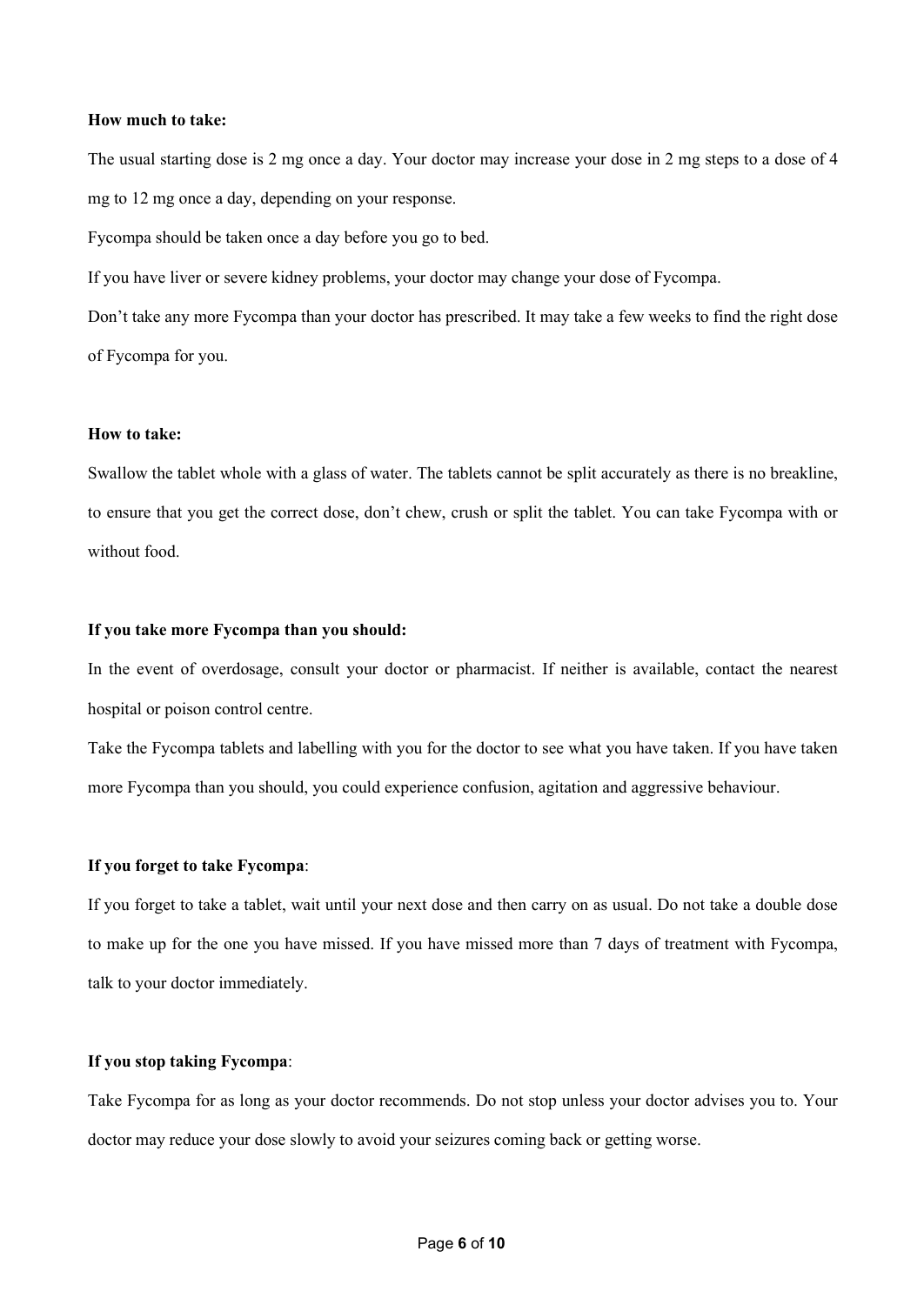## **5. POSSIBLE SIDE EFFECTS**

Fycompa can cause side effects. Not all side effects reported for Fycompa are included in this leaflet. Should your general health worsen of if you experience any untoward effects while taking Fycompa, please consult your doctor, pharmacist or other healthcare professional for advice.

If any of the following happens, stop taking Fycompa and tell your doctor immediately or go to the casualty department at your nearest hospital:

- widespread or maculopapular rash [\(rash](https://en.wikipedia.org/wiki/Rash) characterised by a flat, red area on the skin that is covered with small confluent bumps)
- high body temperature
- blood abnormalities (eosinophilia)
- liver enzyme elevations
- enlarged lymph nodes and other body organs involvement

These effects can appear several weeks after starting treatment with Fycompa.

These are all very serious side effects. If you have them, you may have had a serious allergic reaction (known as DRESS) to Fycompa. You may need urgent medical attention or hospitalisation.

# *Frequent side effects*:

- dizziness, drowsiness
- decreased or increased appetite, weight gain
- aggression, anger, anxiety, irritability, slow speech
- difficulty with balance and posture, gait disturbance
- double vision, blurred vision
- spinning sensation (vertigo)
- feeling sick (nausea)
- back pain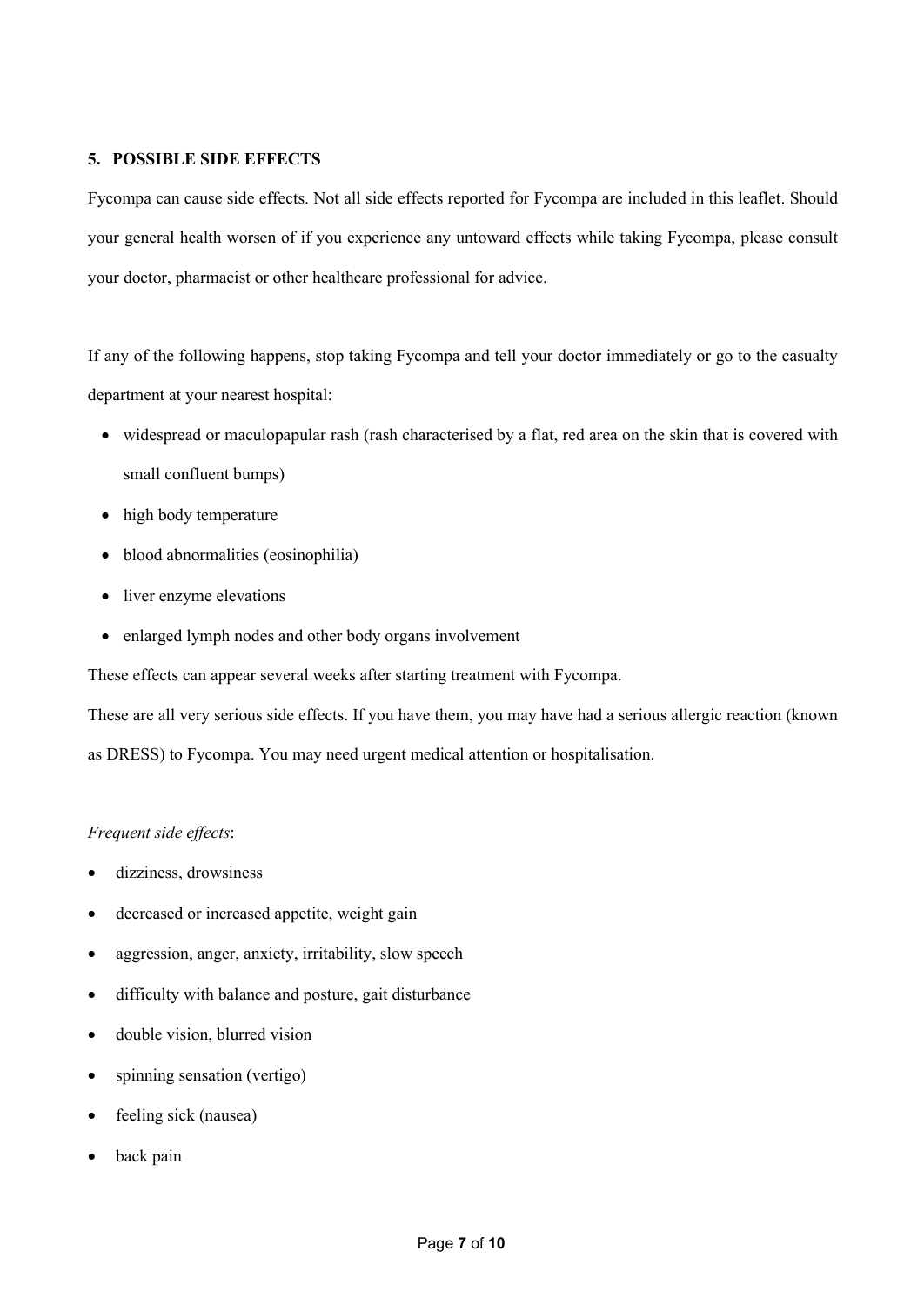- fatigue
- fall

*Less frequent:*

Suicidal ideation (thoughts about how to kill oneself) and suicide attempt

#### *Frequency unknown:*

• Acute psychosis (loss of thought and emotions), hallucinations, delusions, paranoia, delirium, confusional state, disorientation, memory impairment

If you notice any side effects not mentioned in this leaflet, please inform your doctor or pharmacist.

# **6. STORING AND DISPOSING OF FYCOMPA**

Keep all medicine out of the reach of children.

Do not use Fycompa after the expiry date which is stated on the carton and blister. The expiry date refers to the last day of the month.

Store at or below 30 °C.

Keep the blisters in the outer carton until required for use.

Medicines should not be disposed of via wastewater or household waste. Ask your pharmacist how to dispose of medicines no longer required. These measures will help to protect the environment.

#### **7. PRESENTATION OF FYCOMPA**

Fycompa 2 mg - Packs of 7; 28 & 98 tablets in clear PVC/ silver aluminium blisters. Fycompa 4 mg - Packs of 7, 28; 84 & 98 tablets in clear PVC/ silver aluminium blisters. Fycompa 6 mg - Packs of 7, 28; 84 & 98 tablets in clear PVC/ silver aluminium blisters. Fycompa 8 mg - Packs of 7, 28; 84 & 98 tablets in clear PVC/ silver aluminium blisters. Fycompa 10 mg - Packs of 7, 28; 84 & 98 tablets in clear PVC/ silver aluminium blisters. Fycompa 12 mg - Packs of 7, 28; 84 & 98 tablets in clear PVC/ silver aluminium blisters. Blister strips are packed in an outer carton.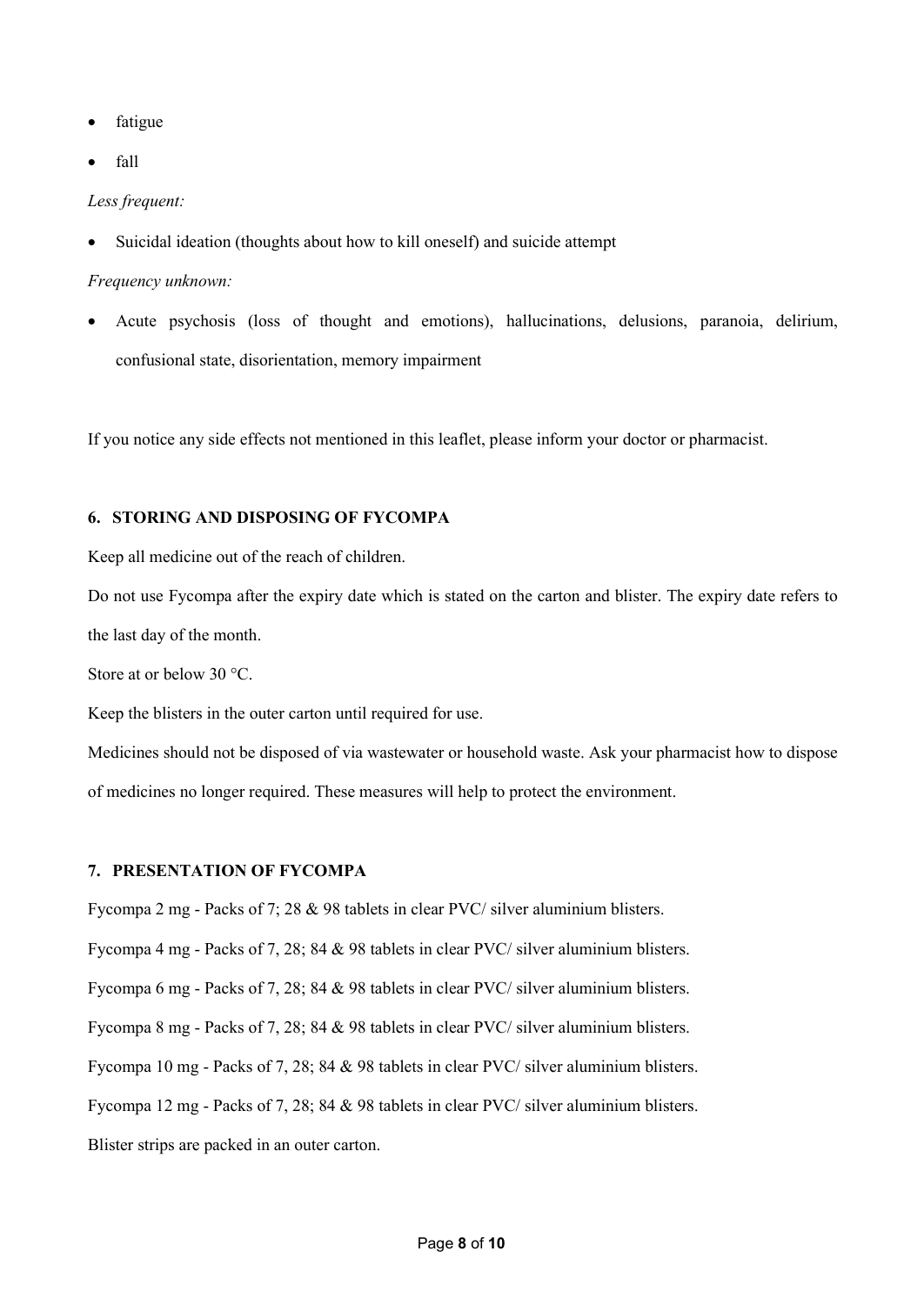Not all pack sizes may be marketed.

# **8. IDENTIFICATION OF FYCOMPA**

2 mg tablet: orange, round, biconvex tablet, engraved with E275 on upper surface and 2 on bottom surface. 4 mg tablet: red, round, biconvex tablet, engraved with E277 on upper surface and 4 on bottom surface. 6 mg tablet: pink, round, biconvex tablet, engraved with E294 on upper surface and 6 on bottom surface. 8 mg tablet: purple, round, biconvex tablet, engraved with E295 on upper surface and 8 on bottom surface. 10 mg tablet: green, round, biconvex tablet, engraved with E296 on upper surface and 10 on bottom surface. 12 mg tablet: blue, round, biconvex tablet, engraved with E297 on upper surface and 12 on bottom surface.

# **9. REGISTRATION NUMBERS**

47/2.5/1196/7/8/9/200/1

# **10. NAME AND ADDRESS OF THE REGISTRATION HOLDER**

Equity Pharmaceuticals (Pty) Ltd. 100 Sovereign Drive Route 21 Corporate Park Nellmapius Drive Irene, Pretoria

Tel no: 012 345 1747

# **11. DATE OF PUBLICATION OF THE PATIENT INFORMATION LEAFLET**

Registration date: 16 February 2017

Date of latest revision of text: 03 February 2020.